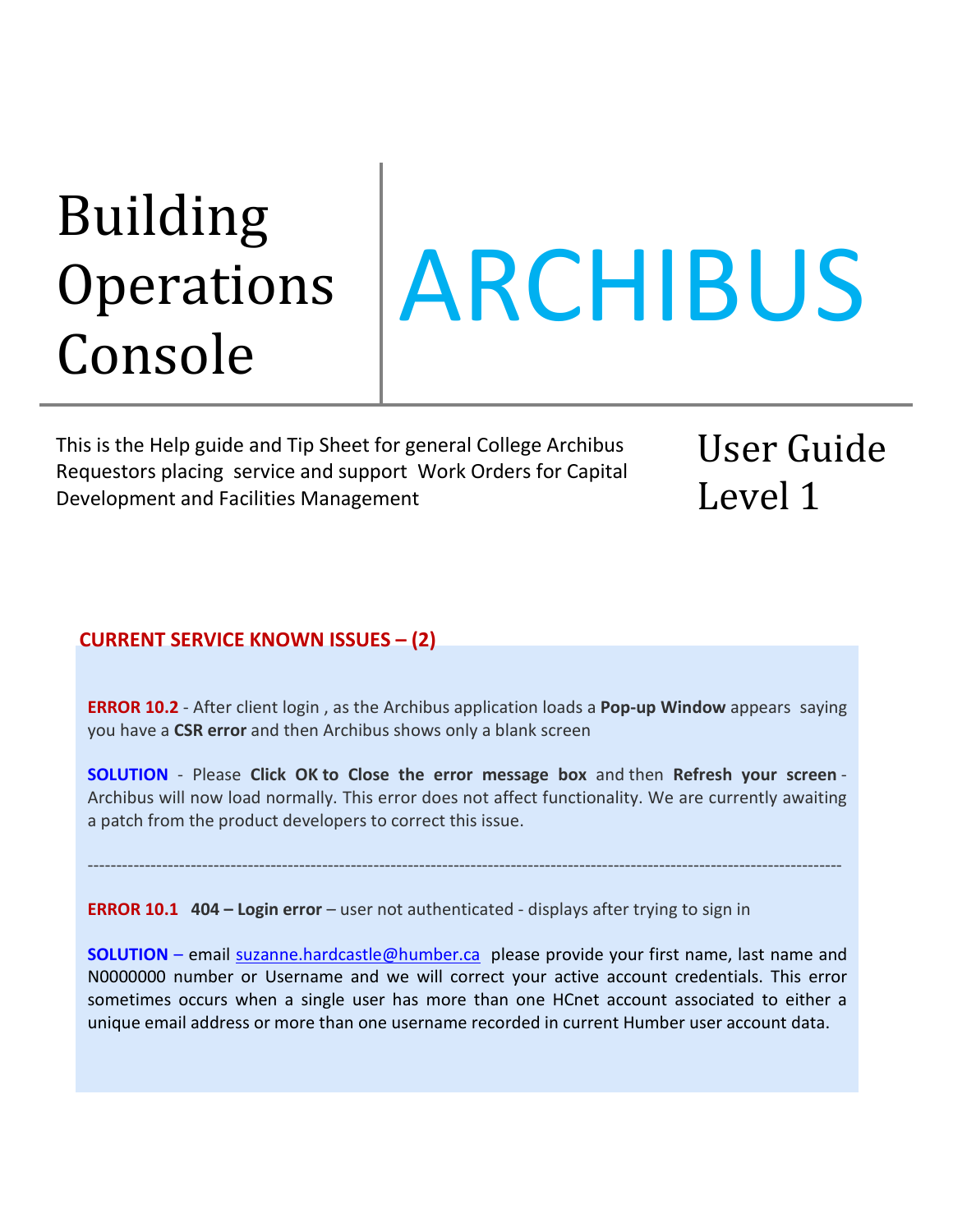## **FROM THE ARCHIBUS HOME PAGE** – CLICK –Building Operations Console

| XX<br><b>ARCHIBUS</b><br><b>CALLED</b> | Humber Requestor                                            | Find a form or re |
|----------------------------------------|-------------------------------------------------------------|-------------------|
|                                        | <b>Submit Request</b><br><b>Building Operations Console</b> |                   |

#### **BUILDING OPERATIONS CONSOLE HOME SCREEN**

| ARCHIBUS Web Central X   Cet Seats |                 |                         |         |                                                                                                                                                                                                           |      |       |                            | $\circ$<br>$81 =$ |
|------------------------------------|-----------------|-------------------------|---------|-----------------------------------------------------------------------------------------------------------------------------------------------------------------------------------------------------------|------|-------|----------------------------|-------------------|
| C.<br>$\leftarrow$                 |                 |                         |         | 6 Secure   https://humber-mobile.iwmsapp.com/archibus/schema/ab-products/common/views/page-navigation/generated/en/requestor/page-navigation/andor-en.html#navigationTabs=08eTask=ab-bldgops-console.axvw |      |       |                            | 6 6 ☆ 回           |
|                                    |                 |                         |         |                                                                                                                                                                                                           |      |       | <b>GENERIC REQUESTOR -</b> | Sign Out Help     |
|                                    | <b>ARCHIBUS</b> | <b>Humber Requestor</b> | Tasks - |                                                                                                                                                                                                           |      |       | Find a form or report.     |                   |
| <b>Building Operations Console</b> |                 |                         |         |                                                                                                                                                                                                           |      |       |                            | <b>ALL</b>        |
|                                    |                 |                         |         |                                                                                                                                                                                                           |      |       | <b>Report Problem</b>      | 中· 春·             |
| Show All                           | v Site          | Building                | Floor   | Problem Type                                                                                                                                                                                              | More | Clear | Filter<br>Recent           |                   |
| <b>Status</b><br>۷.                |                 |                         |         |                                                                                                                                                                                                           |      |       |                            |                   |
| 0 selected                         |                 |                         |         |                                                                                                                                                                                                           |      |       |                            |                   |
|                                    |                 |                         |         |                                                                                                                                                                                                           |      |       |                            |                   |
| No records to display.             |                 |                         |         |                                                                                                                                                                                                           |      |       |                            |                   |

**FORM OVERVIEW -**There are 4 primary areas to fill in on the form below – they are primarily drop down menus

| <b>Renort Problem</b>  | <b>AV</b>                                                                                                                                        |
|------------------------|--------------------------------------------------------------------------------------------------------------------------------------------------|
| Requestor              |                                                                                                                                                  |
|                        | Requested By* GENERIC REQUESTOR                                                                                                                  |
|                        | generic.requestor@humber.ca                                                                                                                      |
| <b>Requestor Phone</b> |                                                                                                                                                  |
| Location               |                                                                                                                                                  |
|                        | Use your assigned workspace location                                                                                                             |
| Location* SITE         | <b>BUILDING</b><br><b>FLOOR</b><br><b>ROOM</b><br>0<br>Building is required. Enter floor and room number to help us process your request faster. |
|                        |                                                                                                                                                  |
| Describe the location  | Enter the location specifically enough that maintenance can find it, such as "Problem is on back wall, below window.".                           |
|                        |                                                                                                                                                  |
| Problem                |                                                                                                                                                  |
| Type of Problem        | $\pmb{\mathrm{v}}$                                                                                                                               |
|                        | $\pmb{\mathrm{v}}$                                                                                                                               |
|                        | View All Problem Types                                                                                                                           |
|                        | The more precisely you specify your problem, the better we can route it to people who can help.                                                  |
| Description            |                                                                                                                                                  |
| Description*           |                                                                                                                                                  |
|                        |                                                                                                                                                  |
|                        | <b>Select Description</b>                                                                                                                        |
|                        | <b>Workflow</b>                                                                                                                                  |
|                        | Response required within 30 Minutes<br>Workflow Steps:                                                                                           |
|                        | On status of Requested: Edit and Approve is required by HUMBER DISPATCH                                                                          |
|                        |                                                                                                                                                  |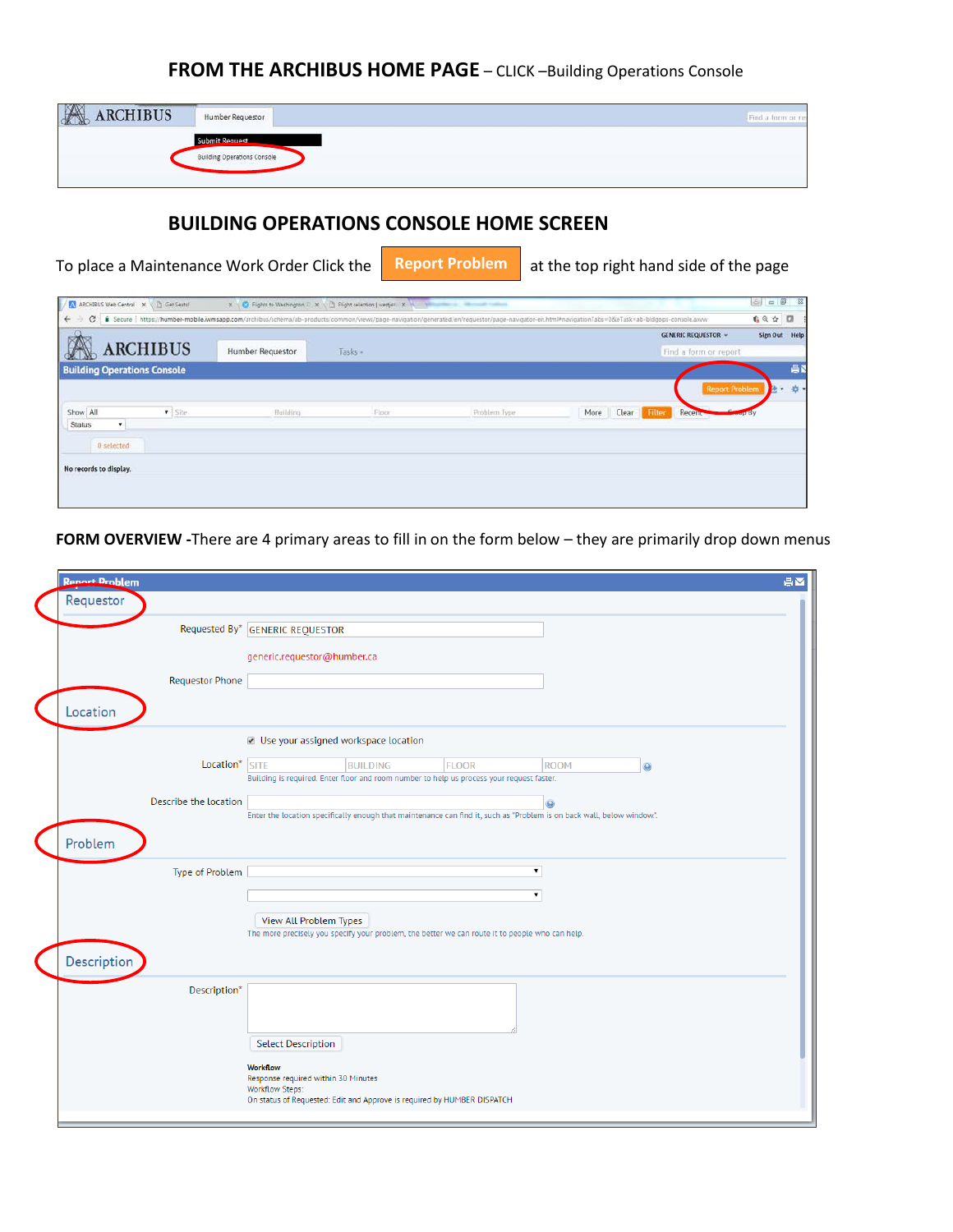# **FIELD 1 – REQUESTOR**

- 1. Your Humber HCnet ID and your email will have automatically populated in red when this form opened
- 2. Please enter your contact phone number.



# **FIELD 2 –LOCATION**



This is done by clicking on the light blue select value icon that will appear in each field when you float your cursor over the area *NEW - FIND A ROOM* – If you do not know a room number click

A floorplan will open. This is the floorplan for North D Building 01 Floor.



Choose the room you want by **clicking on the Room Number text** the area will turn yellow, the floorplan will close and the selected room number will automatically be added to your Work Order request.

We chose **Room D134L.**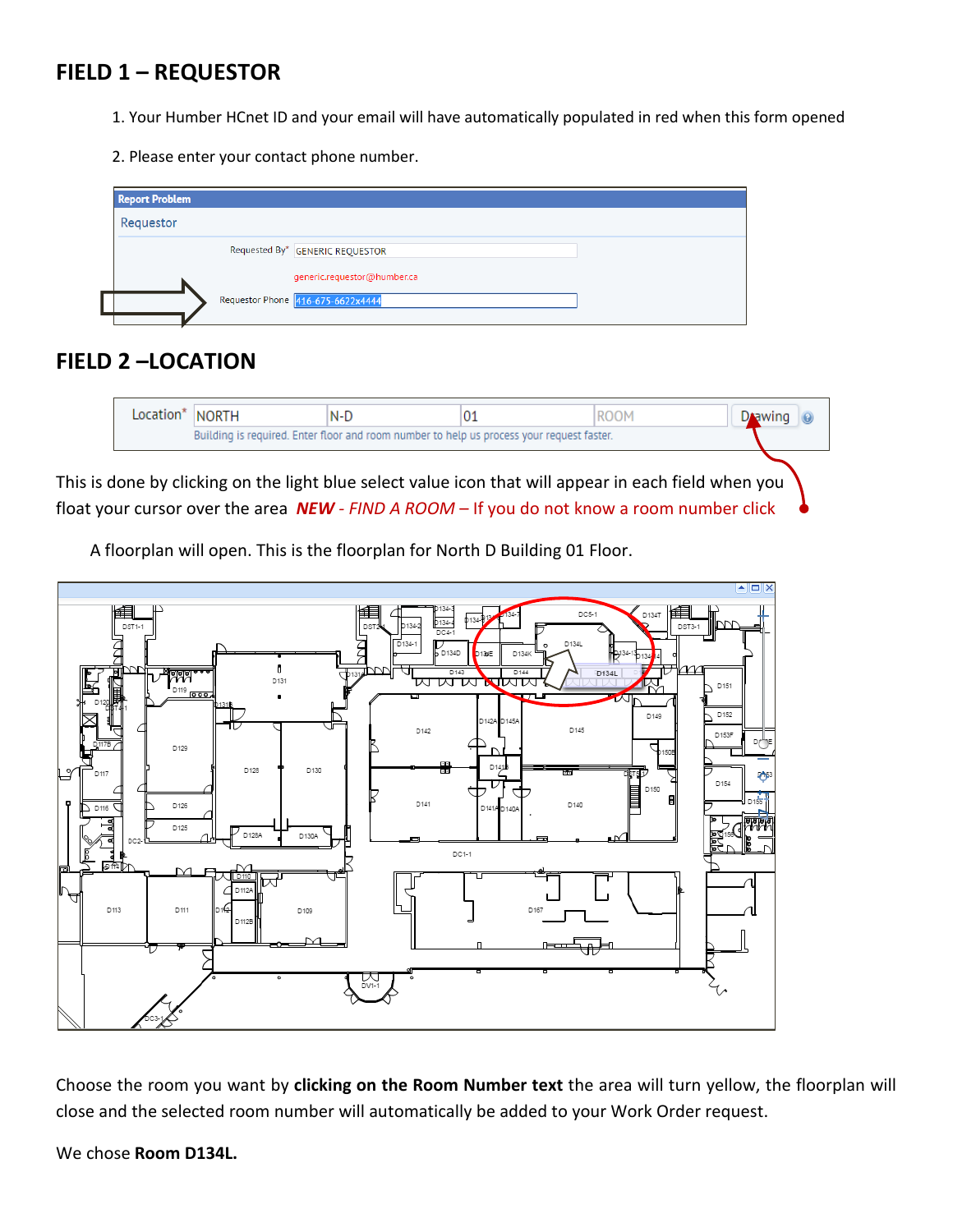Step 2 – if required you may describe the location further to provide more specifics – such as "**at the very back of the classroom"**

Describe the location at the very back of the classroom  $\odot$ Enter the location specifically enough that maintenance can find it, such as "Problem is on back wall, below window.".

# **FIELD 3 - Problem**

**1. SELECT** a the **Type of Problem** from the first dropdown menu

| Problem         |                                                                                                                           |
|-----------------|---------------------------------------------------------------------------------------------------------------------------|
| Type of Problem |                                                                                                                           |
|                 |                                                                                                                           |
|                 | View All Problem Types<br>The more precisely you specify your problem, the better we can route it to people who can help. |

| Problem                                        |                                                                                                                                                                                                                                                                 |              |
|------------------------------------------------|-----------------------------------------------------------------------------------------------------------------------------------------------------------------------------------------------------------------------------------------------------------------|--------------|
| Type of Problem<br>Description<br>Description* | <b>1 BUILDING SERVICES</b><br>2 PLANT SERVICES<br>3 CUSTODIAL SERVICES<br>4 LIGHTING SERVICES<br><b>5 PEST CONTROL</b><br><b>6 EVENTS AND SETUPS</b><br><b>7 SITE SERVICES</b><br>8 SAFETY AND HAZARDS<br>900 CHARGEABLE SERVICE<br>999 ARCHIBUS SYSTEM CONCERN | ho can help. |
|                                                | <b>Select Description</b>                                                                                                                                                                                                                                       |              |

#### We selected **Custodial Services** because the office Recycling Bin needs to be changed

| Type of Problem 3 CUSTODIAL SERVICES                                                            |
|-------------------------------------------------------------------------------------------------|
|                                                                                                 |
| View All Problem Types                                                                          |
| The more precisely you specify your problem, the better we can route it to people who can help. |
|                                                                                                 |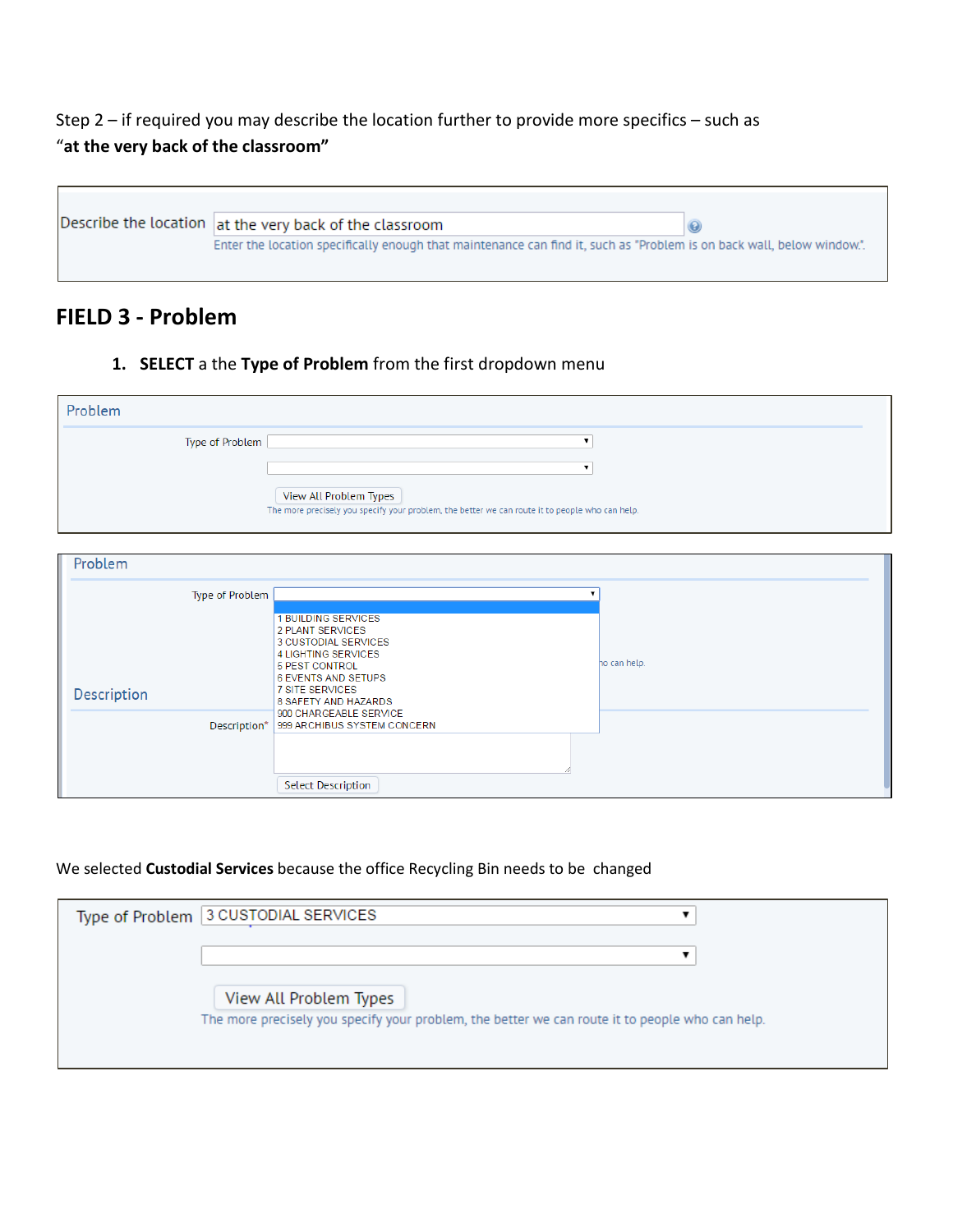#### Now pick the sub category – in this case it would be **4.WASTE**

| Problem |                                                        |                                                                                                                          |  |
|---------|--------------------------------------------------------|--------------------------------------------------------------------------------------------------------------------------|--|
|         | Type of Problem 3 CUSTODIAL SERVICES                   |                                                                                                                          |  |
|         |                                                        |                                                                                                                          |  |
|         | 1 CLEANING<br>2 SPILLS<br>3 SUPPLIES<br><b>4 WASTE</b> | This is the Problem category menu. This<br>menu shows only tasks related to the<br>"Type of Problem" chosen above $-$ ie |  |
|         |                                                        | 3. Custodial Services                                                                                                    |  |

*1. Help Tip* If you are uncertain what to choose…….

## **View All Problem Types**

| Type of Problem |                        |  |
|-----------------|------------------------|--|
|                 |                        |  |
|                 | View All Problem Types |  |
|                 |                        |  |

A full list of all the **Problem Types** along with a detailed **Problem Type Description** will appear in a pop up window and you can **Select** easily from there.

| Select Value - Problem Type                                             |                                                 | $\blacksquare$ $\blacksquare$ |
|-------------------------------------------------------------------------|-------------------------------------------------|-------------------------------|
| Problem Type Code: 1[5] 2[5] 3[5] 4[3] 5[3] 6[3] 7[5] 8[3] 9[4] All[36] |                                                 |                               |
| Problem Type Code                                                       | $\triangle$ Problem Type Description            |                               |
|                                                                         |                                                 | ø                             |
| <b>1 BUILDING SERVICES</b>                                              |                                                 |                               |
| 1 BUILDING SERVICES 1 FINISHES                                          | Ceiling, walls flooring, light lens, tile repa  |                               |
| 1 BUILDING SERVICES 2 DOORWAYS                                          | Closer malfunction, knobs, glass, hinges.       |                               |
| 1 BUILDING SERVICES 3 FURNITURE                                         | Furniture repairs, drawer locks, Hang pictures  |                               |
| 1 BUILDING SERVICES 4 ENVELOPE                                          | roof issues, drains windows seals or glass, lea |                               |
| 2 PLANT SERVICES                                                        | electrical, temperature or plumbing issues      |                               |
| 2 PLANT SERVICES 1 ELECTRICAL                                           | power outage, breakers, lights sensors, outlets |                               |
| 2 PLANT SERVICESI2 PLUMBING                                             | Sink, drains, toilet, waterfountain leaks block |                               |
| 2 PLANT SERVICES 3 TEMPERATURE                                          | cooling, heating issues, mechanical noises,     |                               |
| 2 PLANT SERVICESI4 ODOR                                                 | sewer, gas or other smell                       |                               |
| 3 CUSTODIAL SERVICES                                                    | <b>Cleaning Sevices</b>                         |                               |
| 3 CUSTODIAL SERVICESI1 CLEANING                                         | general cleaning , vacuuming, debris            |                               |
| 3 CUSTODIAL SERVICESI2 SPILLS                                           | water, food, toner spills                       |                               |
| 3 CUSTODIAL SERVICESI3 SUPPLIES                                         | Soap, toilet paper, paper towel, garbage bags   |                               |
| 3 CUSTODIAL SERVICES 4 WASTE                                            | recycling bins, garbage bins, organics          |                               |
| <b>4 LIGHTING SERVICES</b>                                              | Lightbulb replacement                           |                               |
| 4 LIGHTING SERVICES 1 INTERNAL                                          | Change light bulbs in office or classroom, hall |                               |
| 4 LIGHTING SERVICES 2 EXTERNAL                                          | Parking lots and extior building area lighting  |                               |
| <b>5 PEST CONTROL</b>                                                   | insect rodent and wildlife control services.    |                               |
| 5 PEST CONTROL 1 INSECTS                                                | ants, bugs general insect issues                |                               |
| 5 PEST CONTROL 2 RODENTS                                                | mice, rats, birds, wildlife concerns, raccoons  |                               |
|                                                                         |                                                 | Add New<br>Close              |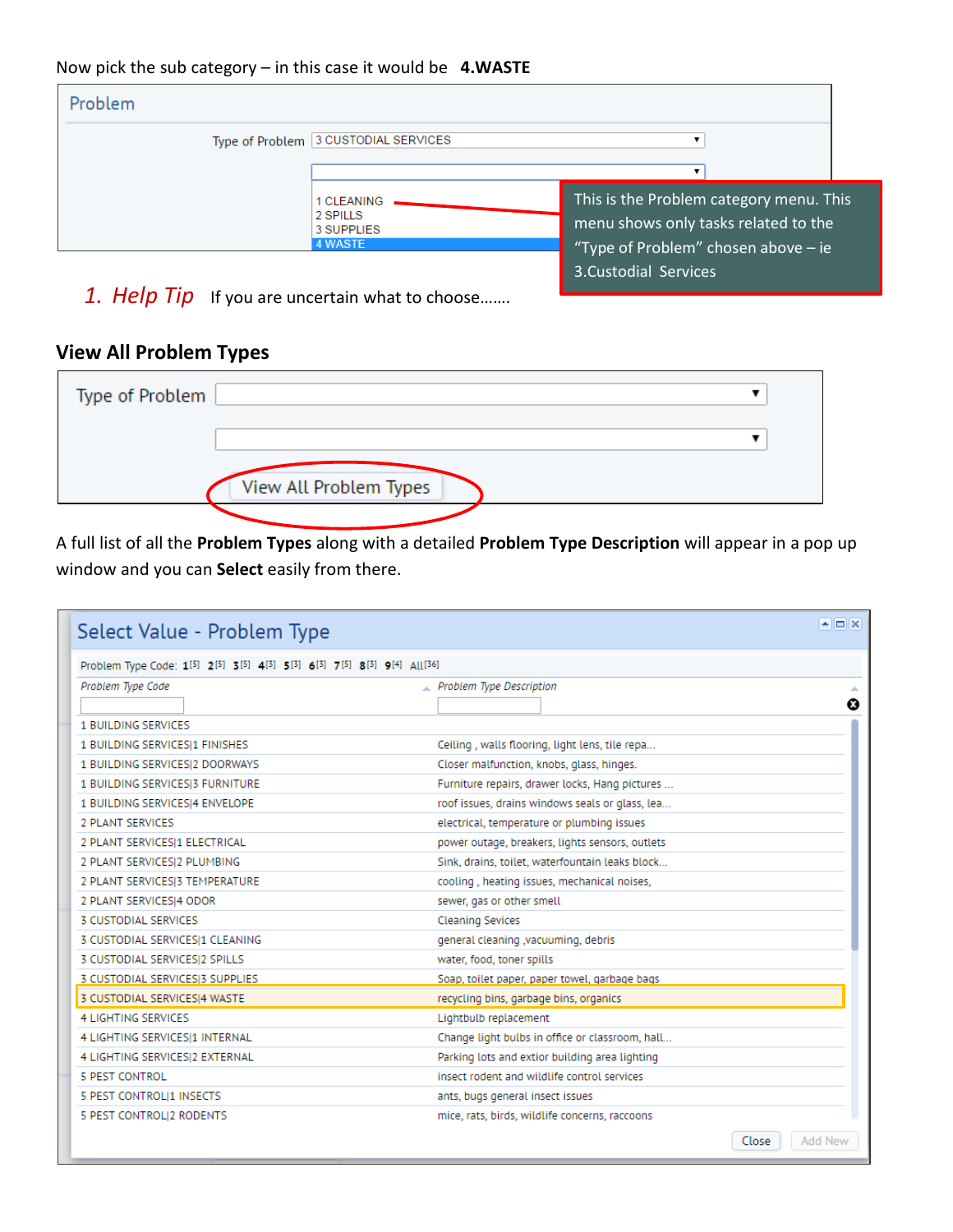# **FIELD 4 – DESCRIPTION**

- 1. Write what needs to be done and any details you wish us to know.
- 2. If this is an **Event Setup** provide dates and times for the event and the quantity of tables required
- 3. If this is a **Moving request** you must provide a departmental FOAP

| Description                                                                                                                                                                                                       |  |
|-------------------------------------------------------------------------------------------------------------------------------------------------------------------------------------------------------------------|--|
| Description*<br><b>Detect Description</b>                                                                                                                                                                         |  |
| <b>Workflow</b><br>Response required within 1 Days<br>Completion required within 1 Days<br>No Steps Required<br>Request will be dispatched to NORTH CUSTODIAL SERVICES<br>Request will be assigned to N CUSTODIAL |  |
| <b>Add Documents</b><br>Cancel<br>Submit                                                                                                                                                                          |  |

NEW - at the bottom of the form **WORKFLOW** information will appear that will tells you



- When a craftsperson will see the request
- When you can expect service to be completed
- Who it has been assigned to

In this case it was will be automatically issued to the Custodial Staff at North Campus. Work requests are routed automatically depending on their location and problem types, that's why it is important to use the correct Problem Types and Categories